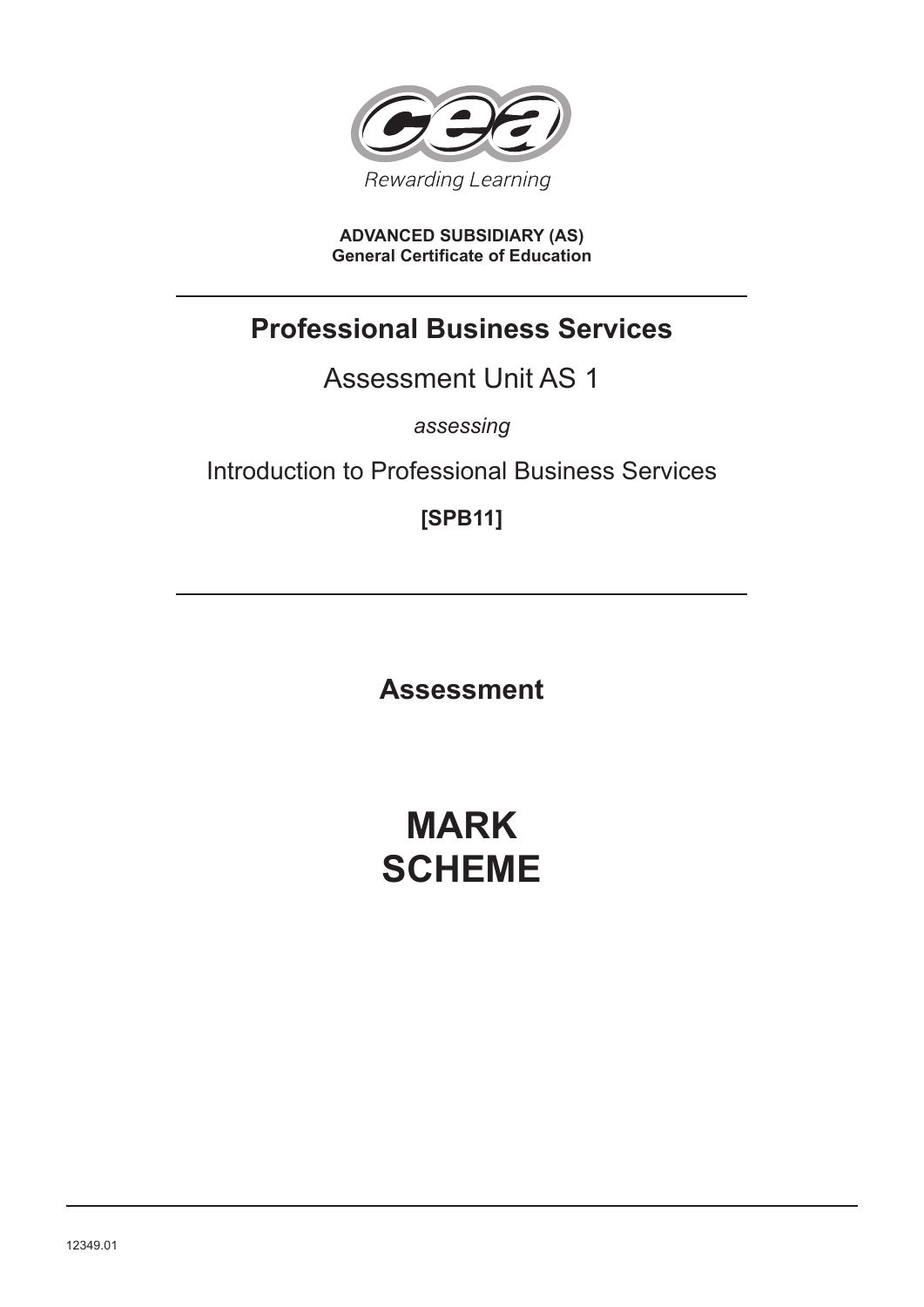## **General Marking Instructions**

#### *Introduction*

The main purpose of the mark scheme is to ensure that examinations are marked accurately, consistently and fairly. The mark scheme provides examiners with an indication of the nature and range of candidates' responses likely to be worthy of credit. It also sets out the criteria which they should apply in allocating marks to candidates' responses.

#### *Assessment objectives*

Below are the assessment objectives for **GCE Professional Business Services.**

Candidates should be able to:

- **AO1** Demonstrate knowledge and understanding of terms, concepts, theories, methods and models used by professional business services firms and their client businesses.
- **AO2** Apply knowledge and understanding of concepts, theories, methods and models used by professional business services firms and their client businesses.
- **AO3** Investigate, analyse and evaluate concepts, theories, methods and models as used by professional business services firms and their client businesses.

#### *Quality of candidates' responses*

In marking the examination papers, examiners should be looking for a quality of response reflecting the level of maturity which may reasonably be expected of a 17- or 18-year-old which is the age at which the majority of candidates sit their GCE examinations.

#### *Flexibility in marking*

Mark schemes are not intended to be totally prescriptive. No mark scheme can cover all the responses which candidates may produce. In the event of unanticipated answers, examiners are expected to use their professional judgement to assess the validity of answers. If an answer is particularly problematic, then examiners should seek the guidance of the Supervising Examiner.

#### *Positive marking*

Examiners are encouraged to be positive in their marking, giving appropriate credit for what candidates know, understand and can do rather than penalising candidates for errors or omissions. Examiners should make use of the whole of the available mark range for any particular question and be prepared to award full marks for a response which is as good as might reasonably be expected of a 17- or 18-year-old GCE candidate.

#### *Awarding zero marks*

Marks should only be awarded for valid responses and no marks should be awarded for an answer which is completely incorrect or inappropriate.

#### *Marking calculations*

In marking answers involving calculations, examiners should apply the 'own figure rule' so that candidates are not penalised more than once for a computational error. To avoid a candidate being penalised, marks can be awarded where correct conclusions or inferences are made from their incorrect calculations.

#### *Types of mark schemes*

Mark schemes for tasks or questions which require candidates to respond in extended written form are marked on the basis of levels of response which take account of the quality of written communication. Other questions which require only short answers are marked on a point for point basis with marks awarded for each valid piece of information provided.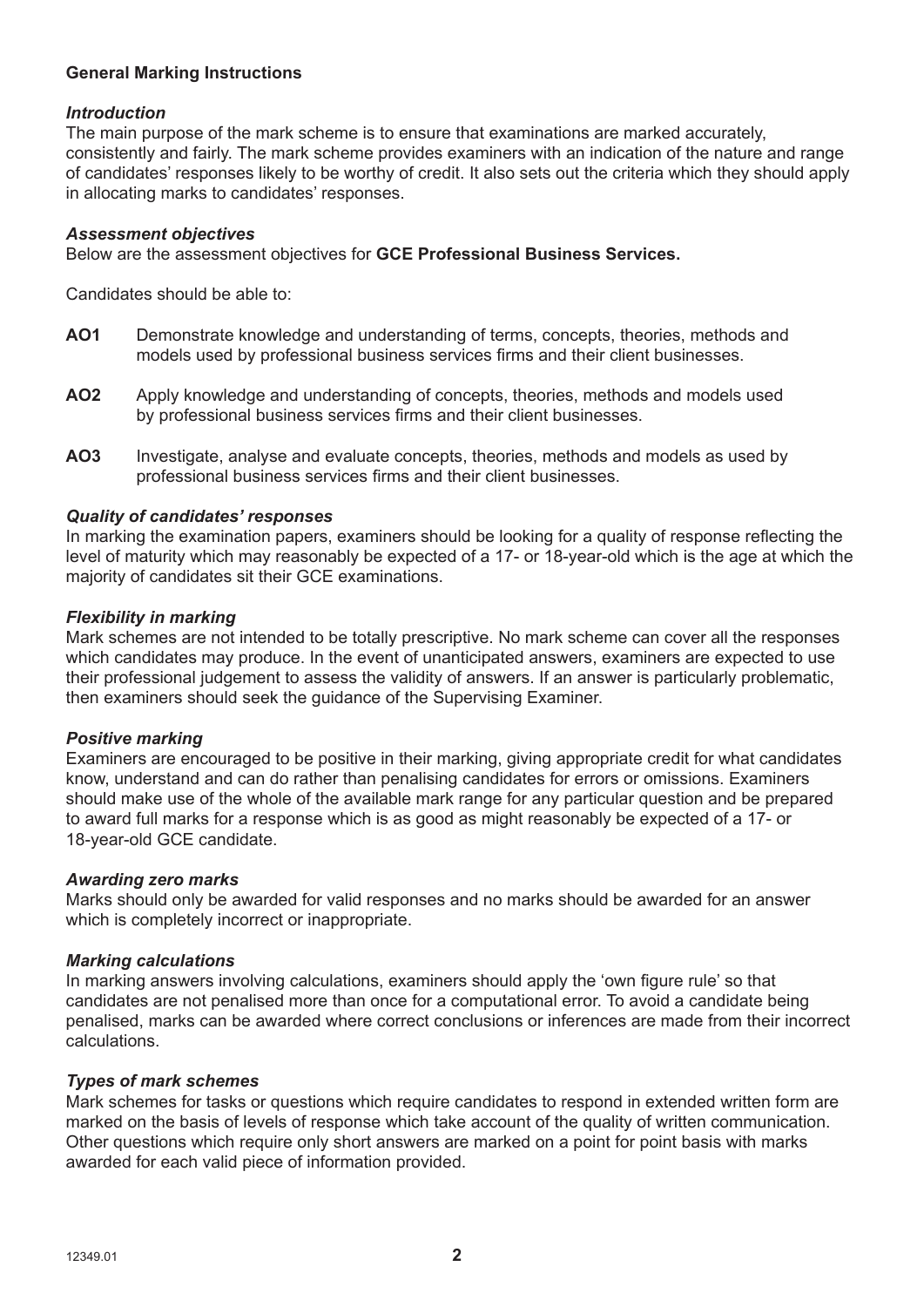## *Levels of response*

In deciding which level of response to award, examiners should look for the 'best fit' bearing in mind that weakness in one area may be compensated for by strength in another. In deciding which mark within a particular level to award to any response, examiners are expected to use their professional judgement.

The following guidance is provided to assist examiners.

- **Threshold performance:** Response which just merits inclusion in the level and should be awarded a mark at or near the bottom of the range.
- *Intermediate performance:* Response which clearly merits inclusion in the level and should be awarded a mark at or near the middle of the range.
- *High performance:* Response which fully satisfies the level description and should be awarded a mark at or near the top of the range.

## *Quality of written communication*

Quality of written communication is taken into account in assessing candidates' responses to all tasks and questions that require them to respond in extended written form. These tasks and questions are marked on the basis of levels of response. The description for each level of response includes reference to the quality of written communication.

For conciseness, quality of written communication is distinguished within either three or four levels of response.

Where there are three levels of response, quality of written communication is distinguished as follows:

Level 1: Quality of written communication is basic.

- Level 2: Quality of written communication is good.
- Level 3: Quality of written communication is excellent.

In interpreting these level descriptions, examiners should refer to the more detailed guidance provided below:

Level 1 (Basic): The candidate makes only a limited selection and use of an appropriate form and style of writing. The organisation of material may lack clarity and coherence. There is little use of specialist vocabulary. Presentation, spelling, punctuation and grammar may be such that intended meaning is not clear.

**Level 2 (Good):** The candidate makes a reasonable selection and use of an appropriate form and style of writing. Relevant material is organised with some clarity and coherence. There is some use of appropriate specialist vocabulary. Presentation, spelling, punctuation and grammar are sufficiently competent to make meaning clear.

**Level 3 (Excellent):** The candidate successfully selects and uses the most appropriate form and style of writing. Relevant material is organised with a high degree of clarity and coherence. There is widespread and accurate use of appropriate specialist vocabulary. Presentation, spelling, punctuation and grammar are of a sufficiently high standard to make meaning clear.

Where there are four levels of response, quality of written communication is distinguished as follows:

Level 1: Quality of written communication is basic.

- Level 2: Quality of written communication is satisfactory.
- Level 3: Quality of written communication is good.
- Level 4: Quality of written communication is excellent.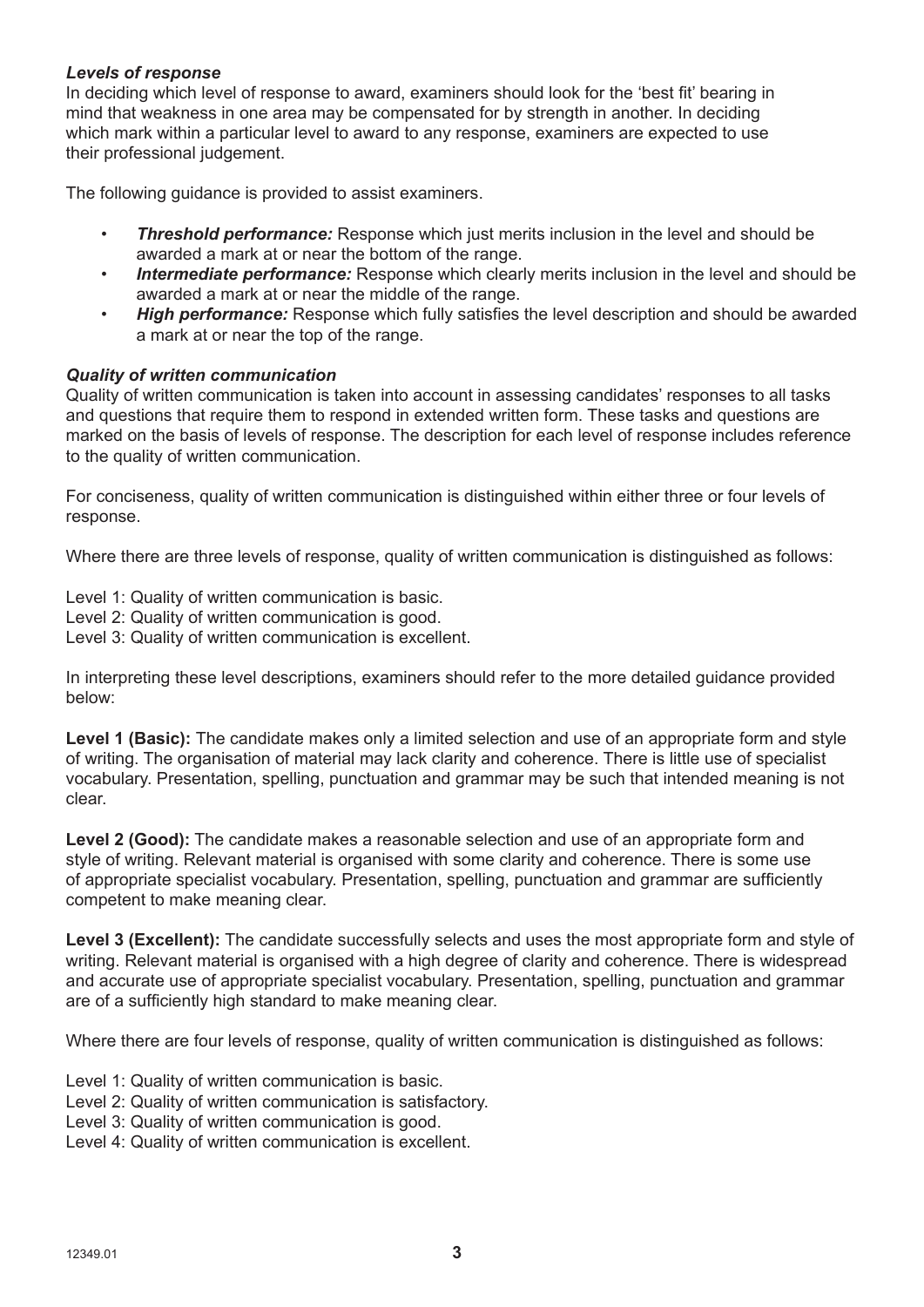In interpreting these level descriptions, examiners should refer to the more detailed guidance provided below.

**Level 1 (Basic):** The candidate makes only a basic selection and use of an appropriate form and style of writing. The organisation of material may lack clarity and coherence. There is little use of specialist vocabulary. Presentation, spelling, punctuation and grammar may be such that intended meaning is not clear.

**Level 2 (Satisfactory):** The candidate makes a satisfactory selection and use of an appropriate form and style of writing. Relevant material is organised with some degree of clarity and coherence. There is some use of appropriate specialist vocabulary. Presentation, spelling, punctuation and grammar are of a satisfactory standard to make meaning evident.

**Level 3 (Good):** The candidate makes a good selection and use of an appropriate form and style of writing. Relevant material is organised with good clarity and coherence. There is good use of appropriate specialist vocabulary. Presentation, spelling, punctuation and grammar are of a good standard to make meaning clear.

Level 4 (Excellent): The candidate successfully selects and used the most appropriate form and style of writing. Relevant material is organised with a high degree of clarity and coherence. There is widespread and accurate use of appropriate specialist vocabulary. Presentation, spelling, punctuation and grammar are of the highest standard to make meaning absolutely clear.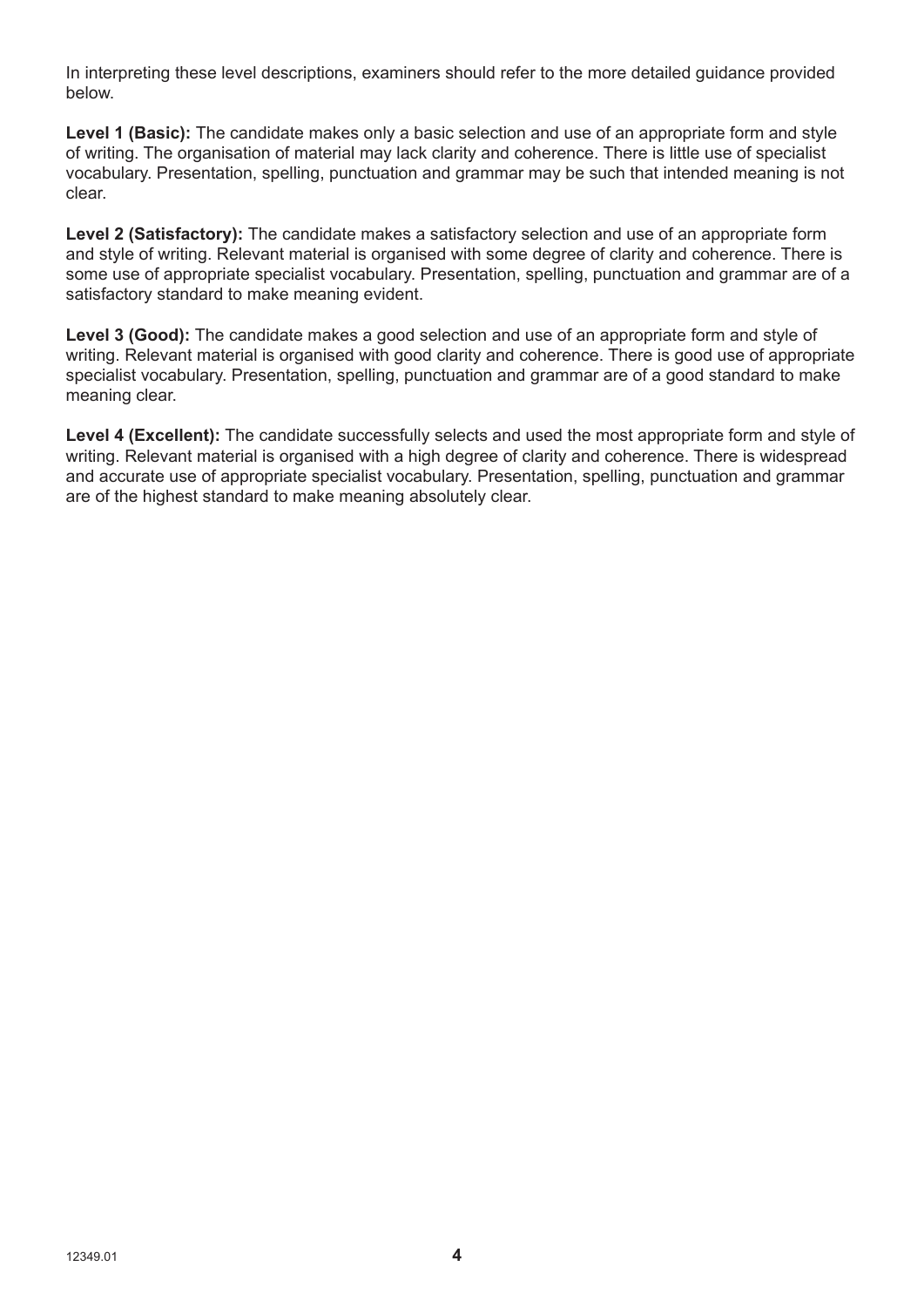## **1 (a) AO1**

Responses may include:

 A stakeholder is an individual, group or organisation that has an interest or concern in the activities and performance of a business. A stakeholder can either affect or be affected by the business positively or negatively.

[1] basic definition of the term stakeholder [2] good definition of the term stakeholder  $(1 \times [2])$ 

All valid responses will be given credit **Example 2** and the set of  $\lceil 2 \rceil$ 

**(b) AO1, AO2**

Responses may include:

- Shareholders as the owners of Smith's Toys Ltd, shareholders will be aiming to achieve two primary financial goals – some form of capital gain and dividends. Shareholders also take on the risk of investing in Smith's Toys Ltd, in that, if the business fails the shareholders are the last to get their money back.
- Employees if Smith's Toys Ltd is profitable, it is likely to be reflected in more pay and/or greater security along with the possibility of profit-sharing schemes. Families of employees will also reap the reward of extra benefits provided.
- Managers  $-$  an individual who is accountable for more work than he or she could undertake alone. Smith's Toys Ltd will appoint a manager to be responsible for all managerial tasks. The common functions of managers in business are: organising and decision making, planning and control; accountability. Managers are interested in business performance and personal gain.
- Customers are keen for Smith's Toys Ltd to succeed because it will mean a continual flow of new, advanced, competitive products as well as greater choice and lower prices. Customers are vital to the survival of Smith's Toys Ltd, since they purchase the goods and services which provide the business with the majority of its revenue.
- Suppliers without flexible and reliable suppliers, Smith's Toys Ltd could not guarantee that it will always have sufficient high-quality products on sale. It is important for Smith's Toys Ltd to maintain good relationships with their suppliers, so that their products can be ordered and delivered at short notice, and so that Smith's Toys Ltd can negotiate good credit terms from the suppliers (i.e. buy now, pay later). Suppliers will be interested in the success of Smith's Toys Ltd to ensure continued orders and prompt payment to benefit their cash flow.
- Lenders regardless of whether Smith's Toys Ltd secure a loan a lender will have a list of stipulations and requirements before they will agree to any funding. One of the main factors lenders look for is risk; how much of a risk is there to them by lending to Smith's Toys Ltd. Risk assessors will look at their application and then calculate how high the risk is based on the information they have given them.
- Government affects the workings of Smith's Toys Ltd in many ways:

**AVAILABLE MARKS**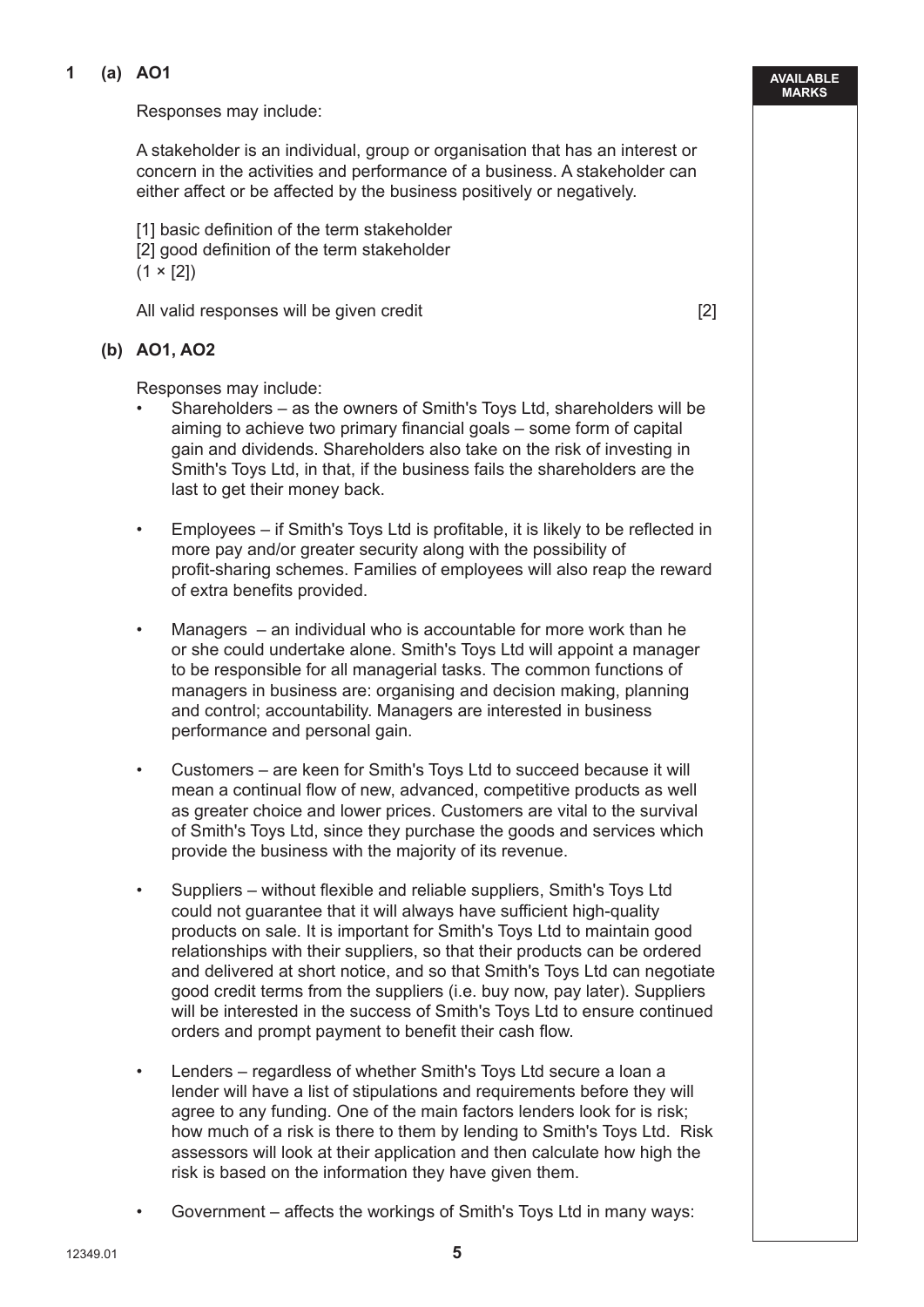- 1. Smith's Toys Ltd must pay a variety of taxes to central and local government, including corporation tax on their profits, Value-Added Tax (VAT) on their sales, and business rates to the local council for the provision of local services.
- 2. Smith's Toys Ltd also must adhere to relevant legislation, which is aimed at protecting the consumers, the employees and local environment from business activity.
- 3. Smith's Toys Ltd will be affected by different economic policies, for example, if interest rates are increased, then this will discourage Smith's Toys Ltd from borrowing money as the repayments will now be significantly higher. Smith's Toys Ltd can benefit from government incentives and initiatives, such as new infrastructure, job creation schemes and business relocation packages, offering cheap rent, rates and low-interest loans.
- Local Community Smith's Toys Ltd is likely to provide employment and training for local people. Smith's Toys Ltd may even become involved in community life. It might sponsor local social or sporting events or help raise money for local charities.
- Competitors have a strong interest in Smith's Toys Ltd because they are targeting the same customers. If two toy shops compete for the same customers, each is affected by the prices, products, operations and promotions of the other. One strategic point in understanding this stakeholder relationship is that they must communicate honestly and accurately in advertising to avoid defaming or libelling another business and risking lawsuits.

All valid responses will be given credit

[1] identification of stakeholder

[2] identification of stakeholder and explanation of their interest

 $(3 \times [2])$  8

# **2 AO1, AO2**

Responses may include:

- Ownership can have one to an unlimited number of shareholders (family and friends) for Smith's Toys Ltd meaning a number of people can be involved in the running of the company.
- Sources of finance shareholders of Smith's Toys Ltd have the ability to raise capital more easily.
- Degree of control controlled by the Board of Directors who are voted in by the shareholders of Smith's Toys Ltd. As a general rule, given that they are family and friends the shareholders and Board of Directors are likely to be the same people.
- Liability status limited liability. Shareholders can only lose the amount they have invested in Smith's Toys Ltd if the business gets into debt which it cannot pay back. This provides shareholders of Smith's Toys Ltd with greater security.
- Distribution of profits Smith's Toys Ltd shareholders will receive a percentage of the profits known as dividend. This profit is in addition to any salaries paid to directors.

[1] feature identified

[2] feature identified and explained

 $(4 \times [2])$  8

**AVAILABLE MARKS**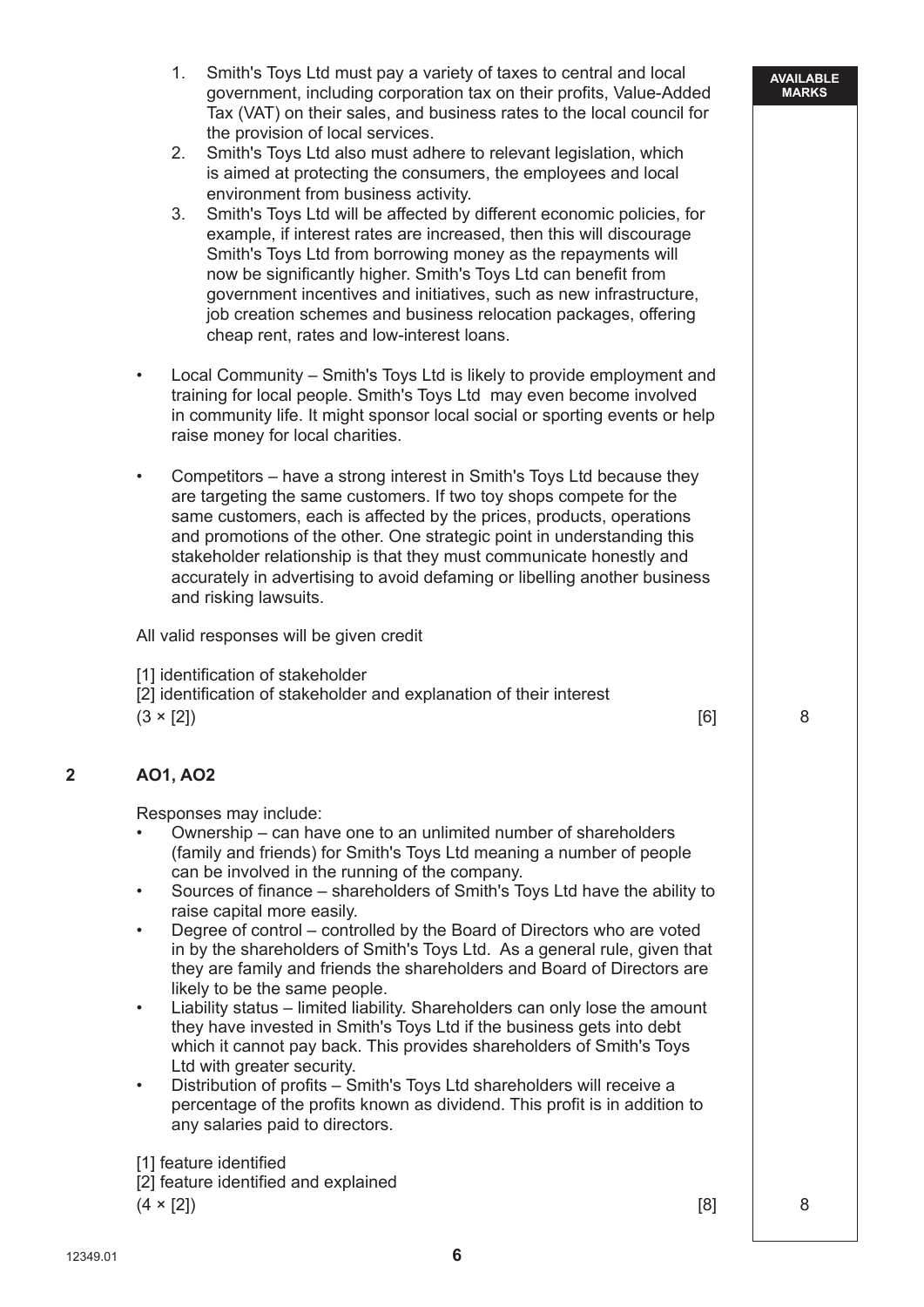# **3 AO1, AO2, AO3**

Responses may include:

1 Identification and description.

 The first step is to identify the risks facing Matthewson's Open Farm. This will enable Robin to assess the risk and put in place any actions needed to reduce risk, such as mitigation or contingency.

Matthewson's Open Farm risks are in various categories; for example:

- financial: low number of visitors to Matthewson's Open Farm
- reputational: negative reviews at Matthewson's Open Farm, e.g. social media
- health and safety: accidents on Matthewson's Open Farm
- environmental: poor weather conditions leading to reduced customer numbers.

 A professional business services consultant may use a range of sources of information to identify the risks, for example: business records, physical environment and interviews with staff: The risks will be recorded in a risk register.

 2 Estimation using an appropriate risk assessment matrix, using quantitative and qualitative scoring.

 A professional business services consultant is likely to use quantitative estimation by using a simple risk assessment matrix which assesses the likelihood of the identified risk happening with the impact/severity of the risk, should it occur. Both likelihood and impact are given a score, which is then multiplied together to be evaluated by Matthewson's Open Farm.

 Candidates may provide an example of a risk assessment matrix Likelihood and impact scoring:

 $High-3$  Medium – 2  $Low - 1$ 

Maximum score in this matrix is  $9(3 \times 3)$  and lowest is 1.

|                | Risk   Likelihood | <b>Impact</b>                 | <b>Total (likelihood   Risk)</b><br><b>×</b> Impact) | Rating | <b>Action</b><br><b>Required</b> |
|----------------|-------------------|-------------------------------|------------------------------------------------------|--------|----------------------------------|
| $\overline{A}$ | $High-3$          | Medium $-2 \mid 6$            |                                                      | High   |                                  |
| B              |                   | Medium $-2$   Medium $-2$   4 |                                                      | Medium |                                  |
| $\mathsf{C}$   | $Low - 1$         | $High-3$                      | 3                                                    | Low    |                                  |
| D              | $Low - 1$         | $Low - 1$                     |                                                      | Low    |                                  |

 Qualitative risk management is less prescriptive, for example based on staff interviews and their judgements risks may be identified as high, medium or low. The scoring of each risk based on qualitative and quantitative data is recorded on the risk register.

3 Evaluation.

 The categorisation of risks as high/medium/low will inform Robin's actions. Matthewson's Open Farm would then respond to each risk in order to either eliminate or reduce the risk; actions could include:

- Transfer the risk/sharing the risk, e.g. by taking out insurance;
- Terminate the risk  $-$  for risks rated high avoiding it may be the best option;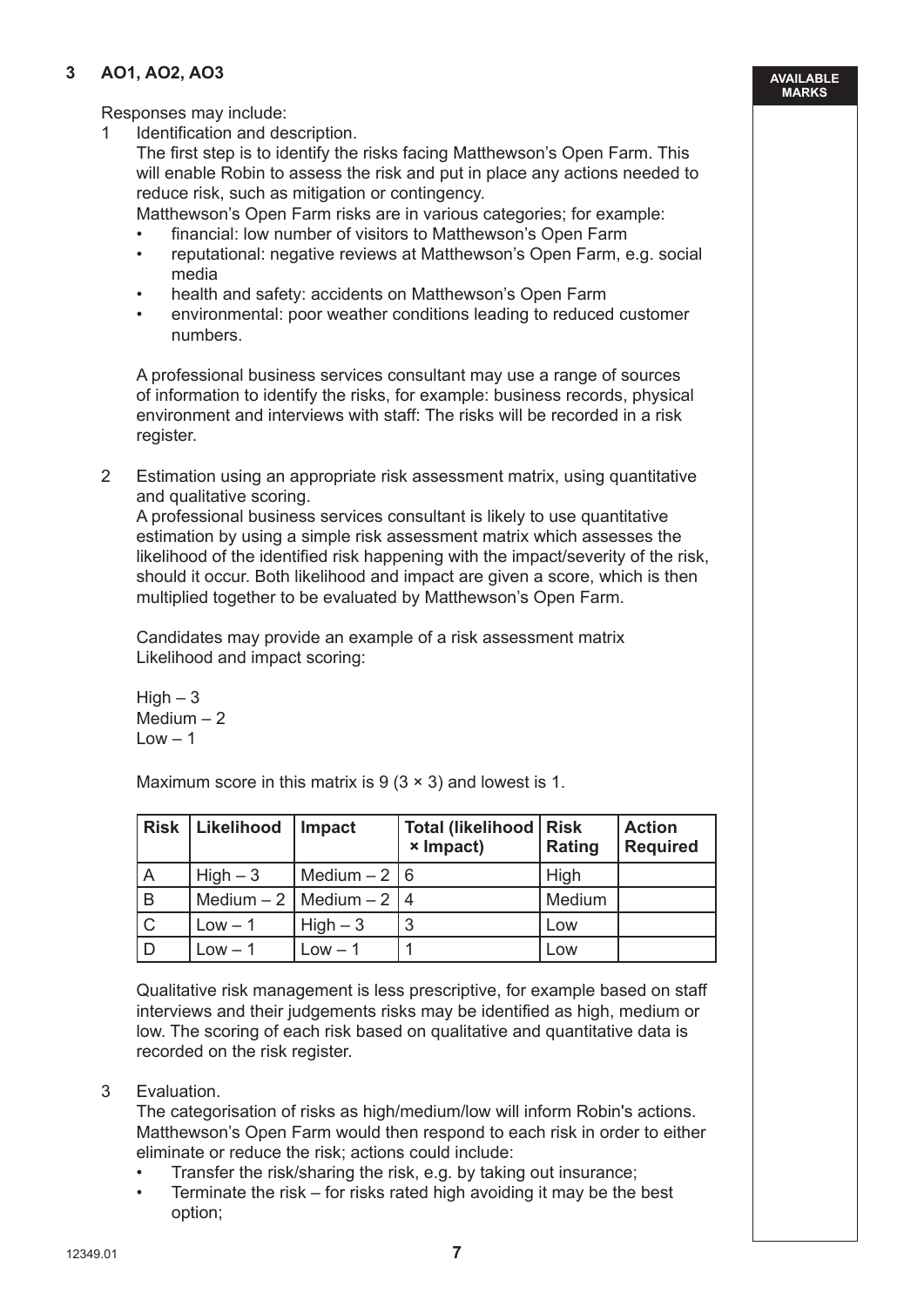**AVAILABLE MARKS** • Tolerate – accepting the risk is most suitable for low risks; or • Treat – reducing the risk by putting systems in place, e.g. detailed procedures to be followed on Matthewson's Open Farm to reduce likelihood or impact of accidents. The actions will be recorded on the risk register once Matthewson's Open Farm have dealt with the risks, and they will continue to monitor the risk profile – some may change regularly (e.g. number of visitors due to environment conditions) and there may be new risks to consider. The risk register will continue to be monitored and reviewed. All valid responses will be given credit [1] identification of one element of risk assessment [2] identification of one element of risk assessment with application to Matthewson's Open Farm [3] identification of one element of risk assessment with application and analysis to Matthewson's Open Farm  $(3 \times [3])$  9 **4 (a) AO1** Responses may include: • descriptive explanatory • predictive exploratory  $(3 \times [1])$  [3] **(b) AO1, AO2, AO3** Responses may include: **Questionnaires**  Advantages of questionnaires may include: • Questionnaires are designed to find out exactly the information required by Morgan Developments Ltd. • Questionnaires are one of the most affordable ways to gather quantitative data. • Questionnaires can be targeted to specific groups of Morgan Developments Ltd customers and potential customers. • Morgan Developments Ltd are offered flexibility in question structure. They can pick and choose the questions asked as well as the format (open-ended or multiple choice). • It is quick and easy to collect results with online and mobile tools. This means that Morgan Developments Ltd can gain insights quickly, depending on the scale and reach of their questionnaires. • Information is taken directly from the people who are, or will be Morgan Developments Ltd customers. Disadvantages of questionnaires may include: • Depending on the method used some people may resent being stopped and questioned on the street or telephoned at home. • Dishonesty can be an issue. Respondents may not be 100 percent truthful with their answers. Sometimes people misunderstand the questions and give misleading responses which makes the results less accurate.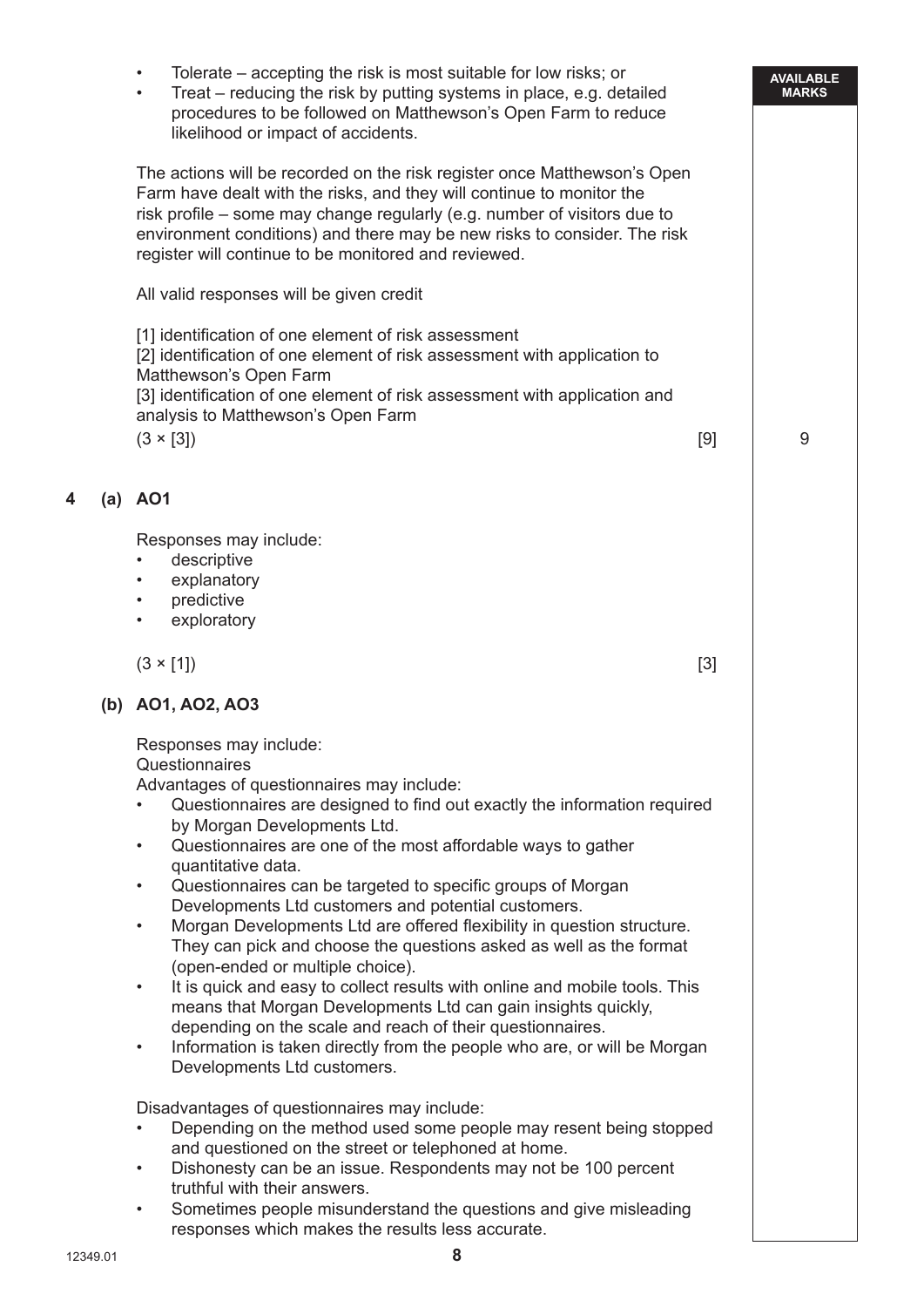- It can be slow and expensive for Morgan Developments Ltd.
- Postal questionnaires have poor response rates.

## Interviews

Advantages of interviews may include:

 • Interviews facilitate the collection of detailed qualitative data, through prompts and follow up questions, thereby providing a more in depth insight into Morgan Development Ltd market.

**AVAILABLE MARKS**

- An interview can capture verbal and non-verbal cues for Morgan Developments Ltd, but this method also affords the capture of nonverbal cues including body language, which can indicate a level of discomfort with the questions. Adversely, it can also indicate a level of enthusiasm for the topics being discussed in the interview.
- The interviewer for Morgan Developments Ltd is the one that has control over the interview and can keep the interviewee focused and on track to completion.
- Interviews can capture an interviewee's emotions and behaviour, that is likely to be useful for Morgan Developments Ltd.

Disadvantages of interviews may include:

- Cost is a major disadvantage of interviews. They require a number of people to conduct the interviews, which means they will require researchers. Personnel are the highest cost Morgan Developments Ltd can incur.
- The quality of data Morgan Developments Ltd receive will often depend on the skills and ability of their interviewer.
- Interviewer bias could impact on the way responses are recorded and interpreted.
- Collation and analysis of qualitative data can be more time consuming and costly.
- Sample size may be limited to the resources available to Morgan Developments Ltd.

All valid responses will be given credit

[0] is awarded for a response not worthy of credit

# **Level 1 [1]–[4] Basic**

- Basic knowledge and understanding of questionnaires or interviews
- Limited or no relevant application to Morgan Developments Ltd.
- Analysis and evaluation is basic.
- No judgement made or judgement is limited.
- The quality of the candidate's written communication is basic.

#### **Level 2 [5]–[8] Satisfactory**

- Satisfactory knowledge and understanding of questionnaires and interviews.
- Reasonable application to Morgan Developments Ltd.
- Analysis and evaluation is satisfactory.
- Judgement is partially reasoned.
- The quality of the candidate's written communication is satisfactory.

#### **Level 3 [9]–[12] Good**

- Good knowledge and understanding of questionnaires and interviews
- Good application to Morgan Developments Ltd.
- Analysis and evaluation is clear and coherent.
- Judgement is reasoned.
- The quality of the candidate's written communication is good.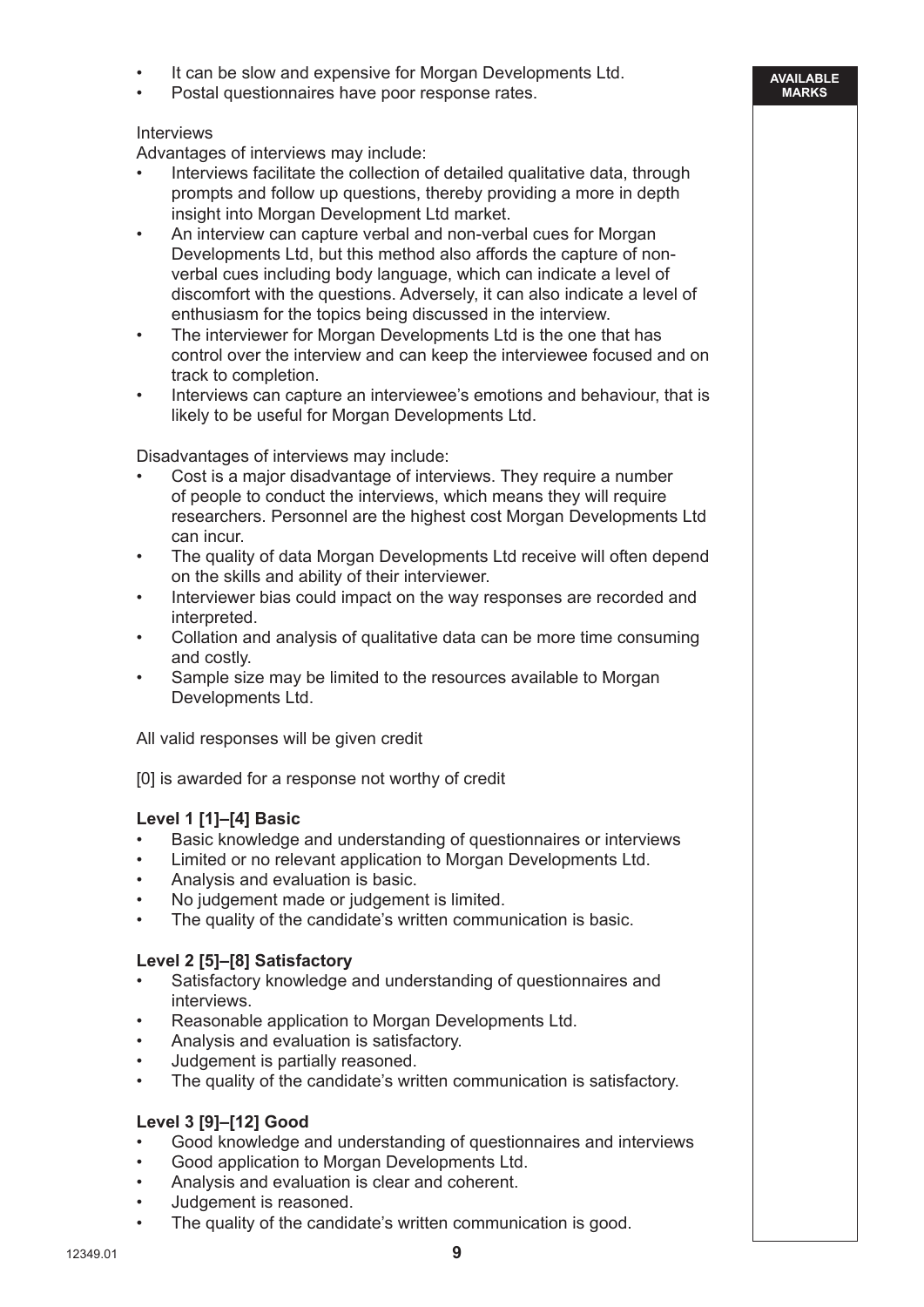|   | Level 4 [13]-[16] Excellent<br>Excellent knowledge and understanding of questionnaires and interviews.<br>Excellent application to Morgan Developments Ltd.<br>٠<br>Analysis and evaluation is appropriate, clear and logical.<br>$\bullet$<br>Judgement is fully justified.<br>$\bullet$<br>The quality of the candidates' written communication is excellent.<br>$[16]$                                                                                                                                                                                                                                                                                                                                                                                                                                                                                                                                                                                                                                                                                                                                                                                                                                                                                                                                                                                                                                                                                                                                                                                                                                                                                                                                                                                                                                                                                                                                                                                                                                                                                                                                                                                                                                                                                                                                                                                                                                                                                                                                                                                                                                                                                                                                                                                                                                                                                                                                                                                                                                                                                                                                                                                                                                                                                                                                                                                                                                                                                                                                                                                                                                                                                                                                                | <b>AVAILABLE</b><br><b>MARKS</b><br>19 |
|---|--------------------------------------------------------------------------------------------------------------------------------------------------------------------------------------------------------------------------------------------------------------------------------------------------------------------------------------------------------------------------------------------------------------------------------------------------------------------------------------------------------------------------------------------------------------------------------------------------------------------------------------------------------------------------------------------------------------------------------------------------------------------------------------------------------------------------------------------------------------------------------------------------------------------------------------------------------------------------------------------------------------------------------------------------------------------------------------------------------------------------------------------------------------------------------------------------------------------------------------------------------------------------------------------------------------------------------------------------------------------------------------------------------------------------------------------------------------------------------------------------------------------------------------------------------------------------------------------------------------------------------------------------------------------------------------------------------------------------------------------------------------------------------------------------------------------------------------------------------------------------------------------------------------------------------------------------------------------------------------------------------------------------------------------------------------------------------------------------------------------------------------------------------------------------------------------------------------------------------------------------------------------------------------------------------------------------------------------------------------------------------------------------------------------------------------------------------------------------------------------------------------------------------------------------------------------------------------------------------------------------------------------------------------------------------------------------------------------------------------------------------------------------------------------------------------------------------------------------------------------------------------------------------------------------------------------------------------------------------------------------------------------------------------------------------------------------------------------------------------------------------------------------------------------------------------------------------------------------------------------------------------------------------------------------------------------------------------------------------------------------------------------------------------------------------------------------------------------------------------------------------------------------------------------------------------------------------------------------------------------------------------------------------------------------------------------------------------------------|----------------------------------------|
| 5 | AO1, AO2, AO3                                                                                                                                                                                                                                                                                                                                                                                                                                                                                                                                                                                                                                                                                                                                                                                                                                                                                                                                                                                                                                                                                                                                                                                                                                                                                                                                                                                                                                                                                                                                                                                                                                                                                                                                                                                                                                                                                                                                                                                                                                                                                                                                                                                                                                                                                                                                                                                                                                                                                                                                                                                                                                                                                                                                                                                                                                                                                                                                                                                                                                                                                                                                                                                                                                                                                                                                                                                                                                                                                                                                                                                                                                                                                                            |                                        |
|   | Responses may include:<br>Stating change – whether the change is perceived to be major or minor,<br>the leaders must be able to clearly articulate what the change is all about,<br>why it's important and what the positive outcomes of the change will be.<br>The manager of the Salt and Pepper restaurant will need to have a clear<br>rationale for implementing change. Otherwise employees may be suspicious<br>of their motives. The manager will have to ensure that supervisors are clear<br>about the change before communicating this to the employees of Salt and<br>Pepper. The change is management driven and therefore any questions can<br>be met with a uniform answer by management. It is also important that the<br>manager stresses whether the change is relatively major or minor to ensure<br>that the employees are fully aware.<br>Listening to the workforce – it is essential that the manager of the Salt and<br>$\bullet$<br>Pepper restaurant listens to their employees. In fact employees will probably<br>be aware of the need for change. In listening to the employees, the manager<br>will ensure employee "buy-in" to the process. Salt and Pepper employee<br>feedback will assist in the smooth transition of the intended change.<br>Gathering feedback throughout the change process will hold everyone<br>accountable and help maintain alignment.<br>Feedback – collecting feedback from the employees of Salt and Pepper<br>$\bullet$<br>is important. Moreover, it is important to acknowledge that feedback.<br>Obtaining team feedback during the beginning, middle and end of the<br>change process will ensure that potential problems can be identified and<br>resolved earlier and that they don't plague the process of change for Salt<br>and Pepper. The after-action-review is important for the learning process<br>in Salt and Pepper. Feedback can be gathered relatively easily by way<br>of anonymous survey or indeed electronically by using websites such as<br>Survey Monkey.<br>Emotional Intelligence – the manager of Salt and Pepper must lead change<br>$\bullet$<br>by setting a good example. Change can be fraught with trepidation;<br>displaying compassion and empathy engenders a caring attitude. The<br>manager of Salt and Pepper will achieve this by communicating clearly,<br>showing discipline and transparency. This will also assist in getting the<br>employees to participate in effecting the necessary change. If the manager<br>can actively practice improving their emotional intelligence it will mean they<br>are better equipped to drive positive change and guide the team through the<br>changes in Salt and Pepper.<br>Explaining the rationale for change – each employee will want to know<br>$\bullet$<br>the purpose behind organisational change at Salt and Pepper. Once the<br>employees understand the reasoning behind the change and that the goal<br>is to improve their working conditions, then resistance to change may abate.<br>This will also allay fear of favouritism and that everything is equal if the<br>rationale for the introduction of the new ordering system is explained clearly.<br>Clarity – defining the roles of the decision-makers is very important.<br>$\bullet$<br>Employees of Salt and Pepper have a role in driving change, must<br>understand who is accountable, responsible and informed. Specific team<br>members must own certain aspects of the change process.<br>Provide Training – most of the time, training will be required. In the case of<br>$\bullet$<br>Salt and Pepper training should be relatively straight forward. A new system,<br>10<br>12349.01 |                                        |
|   |                                                                                                                                                                                                                                                                                                                                                                                                                                                                                                                                                                                                                                                                                                                                                                                                                                                                                                                                                                                                                                                                                                                                                                                                                                                                                                                                                                                                                                                                                                                                                                                                                                                                                                                                                                                                                                                                                                                                                                                                                                                                                                                                                                                                                                                                                                                                                                                                                                                                                                                                                                                                                                                                                                                                                                                                                                                                                                                                                                                                                                                                                                                                                                                                                                                                                                                                                                                                                                                                                                                                                                                                                                                                                                                          |                                        |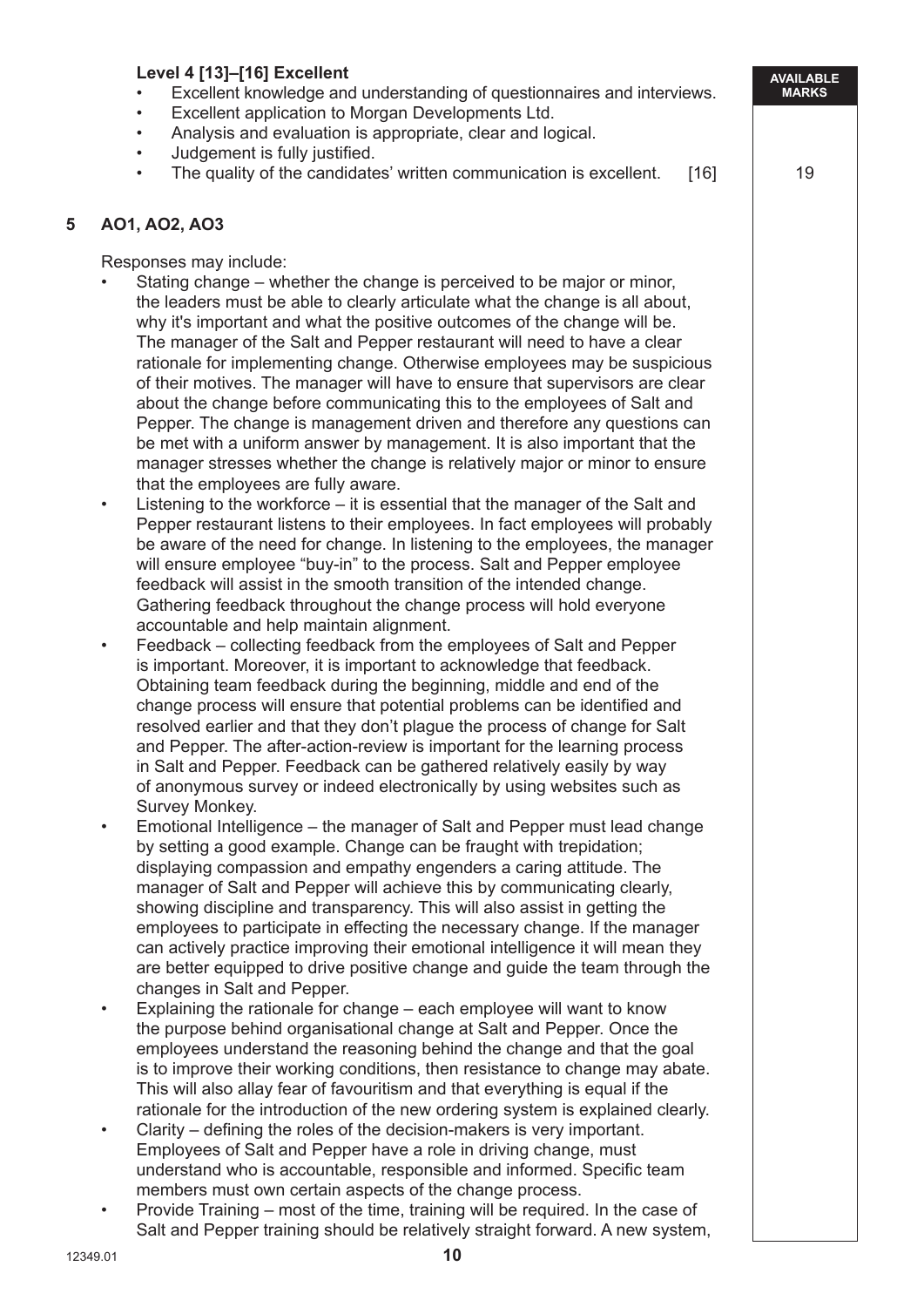process, software or an overhaul in customer service, will require employees of Salt and Pepper to be well-trained for the changes to be effective.

- Reward some employees of Salt and Pepper will embrace the change and proactively aid in its acceptance while others will be slow to adopt. The manager will devise a plan to reward those that make the time and effort to embrace change with a positive attitude. Keeping employees properly motivated will aid in adoption of the changes.
- Clear Communication the manager of Salt and Pepper should formulate a communications strategy. Before trying to affect change the manager should prepare employees for accepting the change. The manager must address the mood, so that employees support implementation and that it will be long lasting. At various stages the manager must be ready to reinforce the change and ensure it is seen through to conclusion.
- Explain the benefits the Salt and Pepper restaurant need to explain what's in it for their employees. One great way of persuading their employees is to explain the benefits that will affect them specifically. If their employees can see and appreciate that agreeing with the change will offer advantages to them personally, they will be much more inclined to accept them.
- Demonstrate respect Salt and Pepper will need to get employees to respect the decision to change the system. The employees may disagree, doubt and struggle with this change. It is only whenever they see that results are delivered that the employees will respect the need for change. When successes materialise people come around because the positive experiences with results will reinforce the need for the change and that it was the correct decision.
- Demonstrate trust the Salt and Pepper restaurant should get agreement on a more minor point first known as the 'yes ladder' – by getting their employees to agree with a minor point, or to carry out a smaller task, meaning they will be more likely to get them to agree with a bigger decision.
- Act with integrity Salt and Pepper must act consistently based on ethical principles and commitments. The essential elements entail openness, honesty and fairness. The manager of Salt and Pepper will have to promote these values to spread it throughout the organisation. The manager will also have to monitor integrity to ensure it is a core value amongst management and employees.
- Treat all employees with fairness fairness is essential to Salt and Pepper persuading employees to change. If management consider each layer within the business, then employees will feel that they have a modicum of influence on issues that affect their jobs. This feeling of fairness will engender a greater degree of 'esprit de corps' and in turn make change through persuasion immeasurably smoother.

All valid responses will be given credit

[0] is awarded for a response not worthy of credit

# **Level 1 [1]–[4] Basic**

- Basic knowledge and understanding of how persuasion can be used to influence the employees of the Salt and Pepper restaurant.
- Application is basic with limited reference to the Salt and Pepper restaurant.
- Analysis of how persuasion can be used to influence others is basic.
- The quality of the candidates' written communication is basic.

# **Level 2 [5]–[8] Satisfactory**

- Satisfactory knowledge and understanding of how persuasion can be used to influence the employees of the Salt and Pepper restaurant.
- Reasonable application to the Salt and Pepper restaurant.

**AVAILABLE MARKS**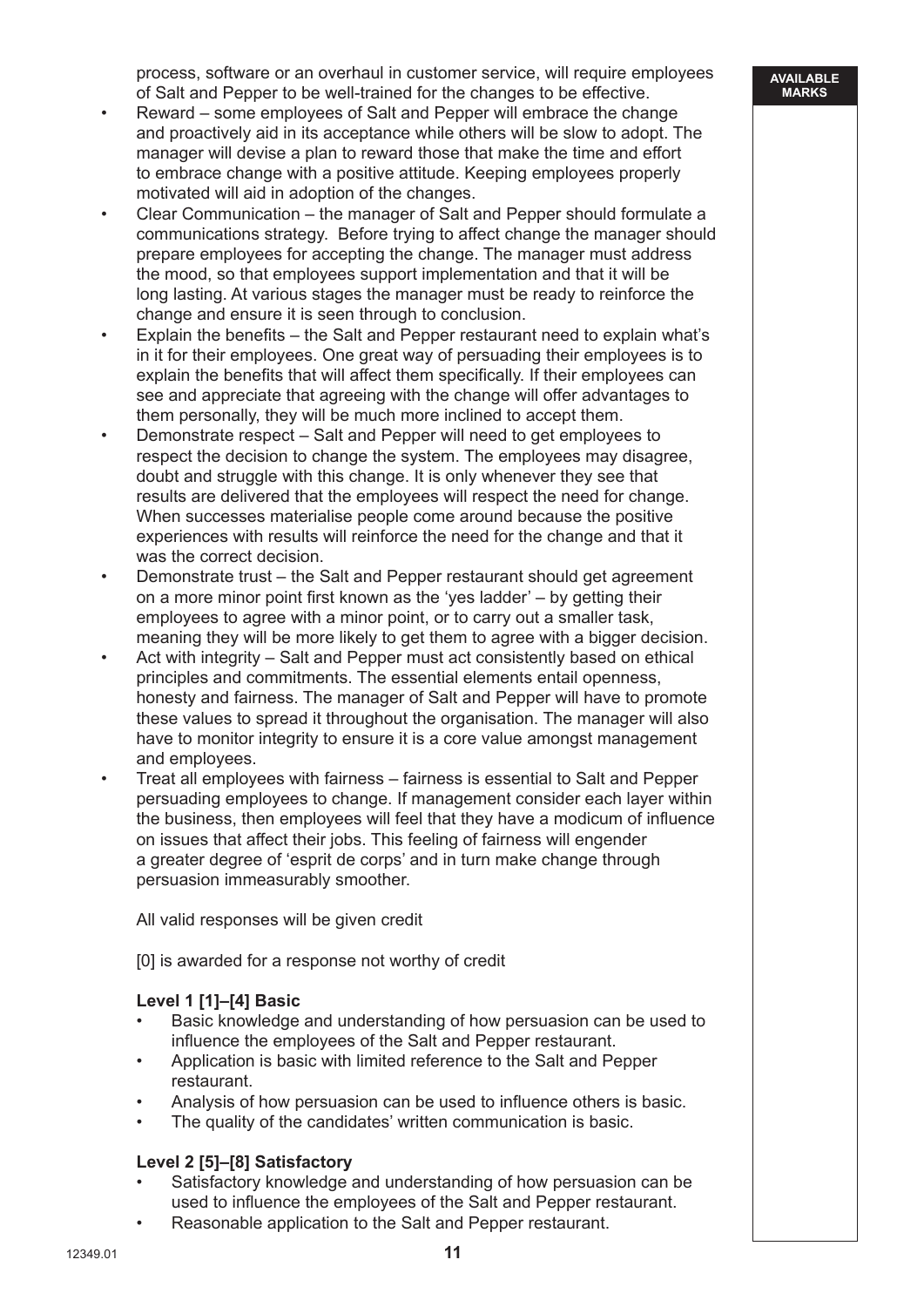|   | Analysis of how persuasion can be used to influence others is<br>satisfactory.<br>The quality of the candidate's written communication is satisfactory.<br>$\bullet$                                                                                                                                                                                                                                                                                                                                                                                                                                                                                                                                                                                                                                                                                                                                                                                                                                                                                                                                                                                                                                                                                                                                                                                                                                                                                                                                                                                                                                                                                                                                                                                                                                                                                                                                                                                                                                                                                                                | <b>AVAILABLE</b><br><b>MARKS</b> |
|---|-------------------------------------------------------------------------------------------------------------------------------------------------------------------------------------------------------------------------------------------------------------------------------------------------------------------------------------------------------------------------------------------------------------------------------------------------------------------------------------------------------------------------------------------------------------------------------------------------------------------------------------------------------------------------------------------------------------------------------------------------------------------------------------------------------------------------------------------------------------------------------------------------------------------------------------------------------------------------------------------------------------------------------------------------------------------------------------------------------------------------------------------------------------------------------------------------------------------------------------------------------------------------------------------------------------------------------------------------------------------------------------------------------------------------------------------------------------------------------------------------------------------------------------------------------------------------------------------------------------------------------------------------------------------------------------------------------------------------------------------------------------------------------------------------------------------------------------------------------------------------------------------------------------------------------------------------------------------------------------------------------------------------------------------------------------------------------------|----------------------------------|
|   | Level 3 [9]-[12] Good<br>Good knowledge and understanding of how persuasion can be used to<br>influence the employees of the Salt and Pepper restaurant.<br>Application is good with reference to the Salt and Pepper restaurant.<br>$\bullet$<br>Analysis of how persuasion can be used to influence others is good.<br>$\bullet$<br>The quality of the candidates' written communication is good.<br>$\bullet$                                                                                                                                                                                                                                                                                                                                                                                                                                                                                                                                                                                                                                                                                                                                                                                                                                                                                                                                                                                                                                                                                                                                                                                                                                                                                                                                                                                                                                                                                                                                                                                                                                                                    |                                  |
|   | Level 4 [13]-[16] Excellent<br>Excellent knowledge and understanding of how persuasion can be used<br>to influence the employees of the Salt and Pepper restaurant.<br>Application is excellent with clear reference to the Salt and Pepper<br>$\bullet$<br>restaurant.<br>Analysis of how persuasion can be used to influence others is excellent.<br>$\bullet$<br>The quality of the candidates' written communication is excellent.<br>[16]<br>$\bullet$                                                                                                                                                                                                                                                                                                                                                                                                                                                                                                                                                                                                                                                                                                                                                                                                                                                                                                                                                                                                                                                                                                                                                                                                                                                                                                                                                                                                                                                                                                                                                                                                                         | 16                               |
| 6 | AO1, AO2, AO3<br>Responses may include:<br>The Boston Matrix is a technique which allows Scribblers plc to analyse their<br>product portfolios according to two criteria:<br>Market growth: the rate at which the market is growing or declining. Sales<br>of a product in a high growth market have a better chance of moving than a                                                                                                                                                                                                                                                                                                                                                                                                                                                                                                                                                                                                                                                                                                                                                                                                                                                                                                                                                                                                                                                                                                                                                                                                                                                                                                                                                                                                                                                                                                                                                                                                                                                                                                                                               |                                  |
|   | product in a low growth or declining market.<br>Relative market share: how strong is the product within the market? Does<br>$\bullet$<br>the product follow the market leader or is it the market leader? Where is the<br>product relative to its strongest rival product?                                                                                                                                                                                                                                                                                                                                                                                                                                                                                                                                                                                                                                                                                                                                                                                                                                                                                                                                                                                                                                                                                                                                                                                                                                                                                                                                                                                                                                                                                                                                                                                                                                                                                                                                                                                                          |                                  |
|   | The Boston Matrix is comprised of four categories in which a product can be<br>placed in terms of market growth and relative market share:<br>Stars – these products usually have the characteristics of a high market<br>growth and a relatively high market share. Stars like the Tinta and Lignum<br>range are of great value to Scribblers plc as the product will be in a strong<br>position in its market as a high market share and is advantageous to them<br>as they are operating in a fast-growing market. The Tinta and Lignum<br>photocopier/scanner are likely to become profitable for Scribblers plc as it<br>occupies a relatively high market share. Investment will be required possibly<br>to fend off competition. Cash flow for Scribblers plc may be minimal as it is<br>necessary to invest heavily in the product to maintain its position.<br>Cash Cows – this term is given to a product with a relatively high market<br>$\bullet$<br>share and growth. Scribblers plc with the Fulcrum range products are<br>profitable and well-positioned in the market. The drawback to these products<br>is that the market shows weak growth so the opportunity to increase revenue<br>is limited. These products will not require investment. However, they yield a<br>strong positive cash flow for Scribblers plc.<br>Problem Children – sometimes referred to as question marks, these<br>$\bullet$<br>products have a relatively low market share in a fast-growing market. The<br>Problem Children (Script and Capture ranges) presents Scribblers plc with<br>a dilemma because it is unclear what should be done with these products.<br>The product could be performing weakly and it is unlikely to be profitable.<br>However, in a growing market this product may have potential to turn into<br>a star. Cash flow for Scribblers plc will be between minimal and zero. A<br>weak relative market share means it will not be profitable for Scribblers plc<br>which will require investment to cope with expanding sales in a fast-growing<br>market. |                                  |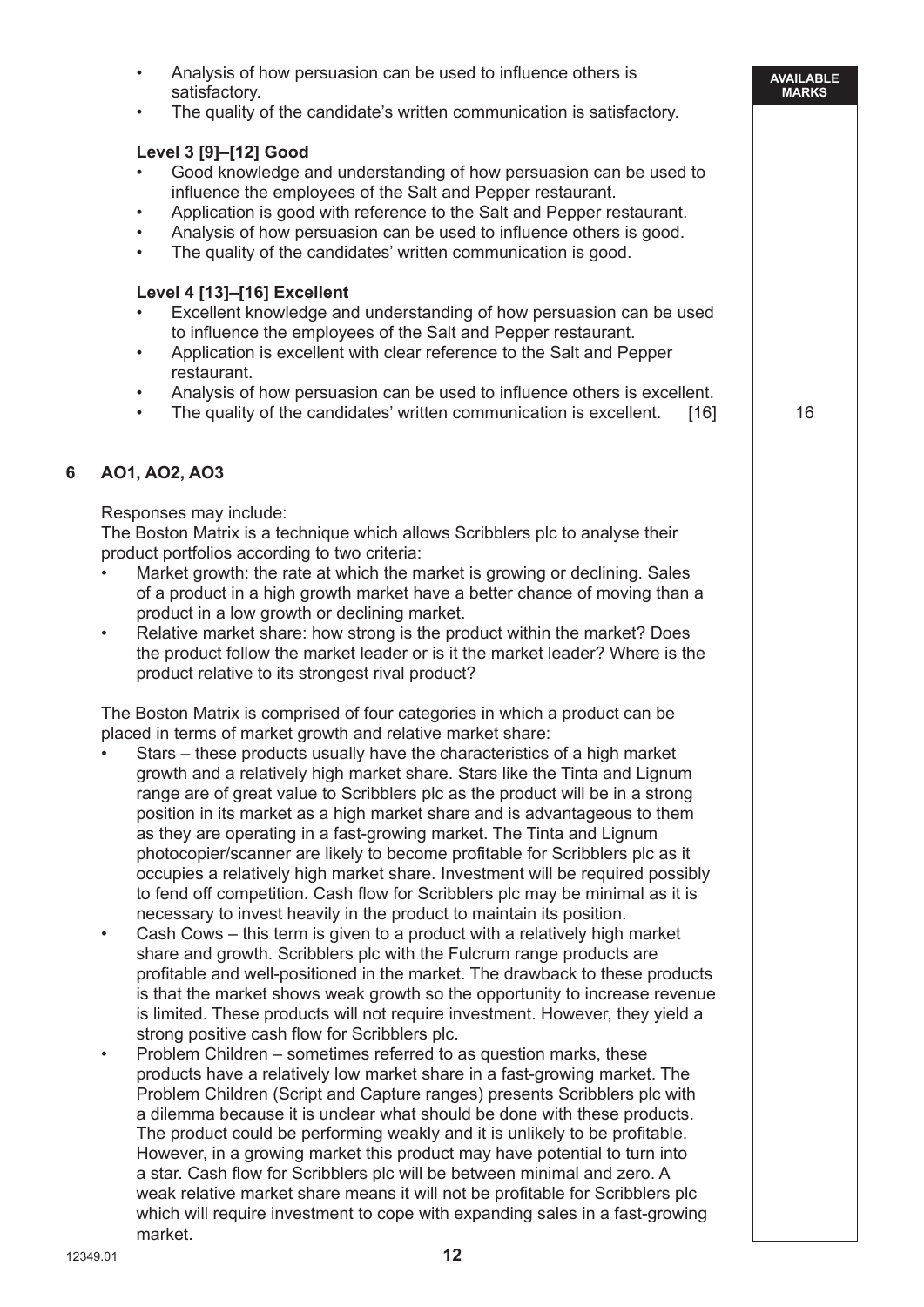• Dogs – a Dog is a product which has a relatively low market share in a market of low growth. Scribblers plc Dogs such as the Master Build and Odeon software products have poor prospects for future sales and profits. Occupying 5% of the market share and growth around 2% Scribblers plc will be faced with a decision. Will Scribblers plc retain or sell the product? However, some Dogs may generate cash flow as little investment is required. If a product generates little or no profit, then the cash flow may be minimal or even in the negative.

**AVAILABLE MARKS**

Recommendations may include:

- Stars are future Cash Cows therefore Scribblers plc will need to concentrate their efforts on building the brands regarding the Tinta and Lignum scanner/ photocopier. This will also assist in an increase of sales and manage to fight off competition.
- Scribblers plc can 'milk' the Cash Cow products such as the Fulcrum range of pencils. The money generated can be used to develop existing or new products. However, Scribblers plc may choose to just use the minimal amount of money on promoting or developing the Fulcrum range to maintain salas and their market share. This is also known as 'holding'.
- Scribblers plc face a choice with the Problem Children Script and Capture range of Styli. They can build the brand in the hope or expectation that these will turn into Stars. Scribblers plc could raise the price and reduce money spent on promotion increasing the profit yield. However, Scribblers plc can keep the situation under review and may divest itself of the product (selling to a competitor). Scribblers plc may choose to discontinue or withdraw the range altogether.
- Scribblers plc may feel that the Master Build or Odeon software is not profitable to develop it can also be sold or discontinued. However, they may choose to invest heavily. This decision will be carefully considered before a course of action can be decided.

| Market Growth rate (%) | HOH        | <b>Stars</b><br><b>Tinta and Lignum</b><br>Range | <b>Problem</b><br><b>Children</b><br><b>Script and Capture</b><br>Range |  |
|------------------------|------------|--------------------------------------------------|-------------------------------------------------------------------------|--|
|                        | <b>NOT</b> | Cash<br><b>Cows</b><br><b>Fulcrum Range</b>      | <b>Dogs</b><br><b>Master Build and Odeon</b><br>Software products       |  |
|                        |            | <b>HIGH</b>                                      | <b>LOW</b><br><b>Relative Market Share</b>                              |  |

 The Boston Matrix diagram may be used to clarify a written response. However, it is not essential.

 All valid responses will be given credit [0] is awarded for a response not worthy of credit

# **Level 1 [1]–[5] Basic**

- Basic knowledge and understanding of up to four categories of the Boston Matrix.
- Limited or no relevant application to Scribblers plc.